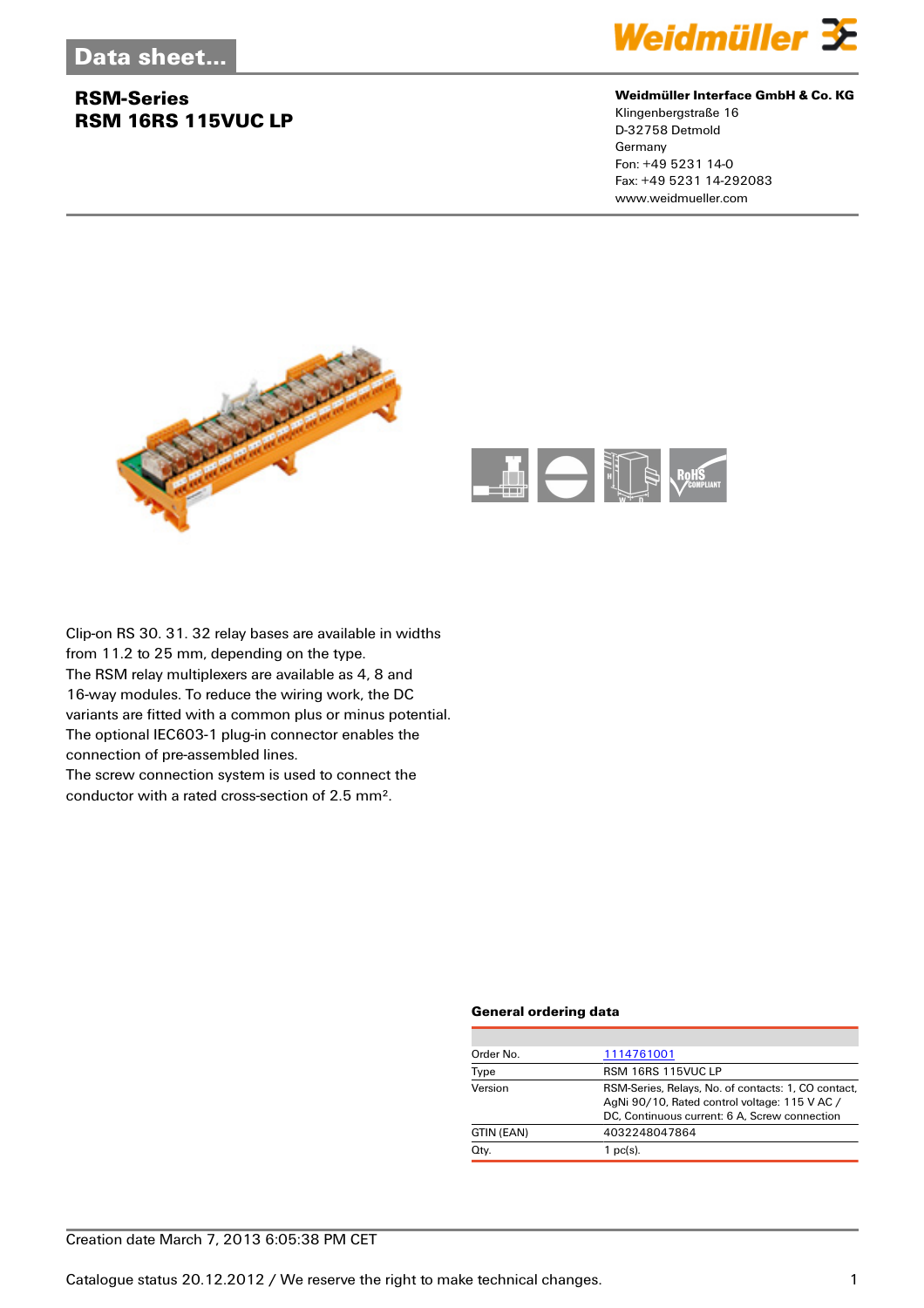## **RSM-Series RSM 16RS 115VUC LP**

# **Technical data**

**Ratings**



#### **Weidmüller Interface GmbH & Co. KG**

Klingenbergstraße 16 D-32758 Detmold Germany Fon: +49 5231 14-0 Fax: +49 5231 14-292083

| Conductor connection system                              |                                           | Humidity                                                         | 40 °C / 93 % rel. humidity,       |
|----------------------------------------------------------|-------------------------------------------|------------------------------------------------------------------|-----------------------------------|
| Wire cross-section, solid, max.                          | Screw connection<br>$2.5$ mm <sup>2</sup> |                                                                  | no condensation                   |
| <b>Dimensions and weights</b>                            |                                           |                                                                  |                                   |
|                                                          |                                           |                                                                  |                                   |
| Width                                                    | 285 mm                                    | Height                                                           | 87 mm                             |
| Depth                                                    | 76 mm                                     | Net weight                                                       | 676 g                             |
| <b>Temperatures</b>                                      |                                           |                                                                  |                                   |
| Operating temperature                                    | $-25 °C+50 °C$                            | Storage temperature                                              | -40 °C+60 °C                      |
| <b>Connection data</b>                                   |                                           |                                                                  |                                   |
|                                                          |                                           |                                                                  |                                   |
| Clamping range, rated connection                         | $2.5$ mm <sup>2</sup>                     | Clamping range, rated connection, min. 0.5 mm <sup>2</sup>       |                                   |
| Clamping range, rated connection, max. 4 mm <sup>2</sup> |                                           | Stripping length, rated connection                               | 8 mm                              |
| Wire connection cross section, finely<br>stranded, max.  | $2.5$ mm <sup>2</sup>                     |                                                                  |                                   |
| Input                                                    |                                           |                                                                  |                                   |
|                                                          |                                           |                                                                  |                                   |
| Rated control voltage                                    | 115 V AC / DC                             | <b>Rated current DC</b>                                          | 6 A                               |
| Power rating                                             | 0.6 VA                                    | Status indicator                                                 | LED yellow                        |
| <b>Output</b>                                            |                                           |                                                                  |                                   |
|                                                          | 250 V                                     |                                                                  | 6 A                               |
| Max. switching voltage, AC<br>making current             | 8 A                                       | Continuous current<br>Max. switching power                       | 2000 VA                           |
| Switch-on delay                                          | $≤$ 8msdc/10msac                          | Switch-off delay                                                 | $\leq$ 5msdc/8msac                |
| <b>Duration of Bounce</b>                                | $\leq$ 3 ms                               | Min. switching power                                             | 250 mW                            |
| Max. switching frequency at rated load                   | $0.1$ Hz                                  |                                                                  |                                   |
| <b>Contact specifications</b>                            |                                           |                                                                  |                                   |
|                                                          |                                           |                                                                  |                                   |
| No. of contacts<br>Contact material                      | 1                                         | Contact design<br>Mechanical service life                        | CO contact                        |
|                                                          | AgNi 90/10                                |                                                                  | $30 \times 10^6$ switching cycles |
| Electrical service life of AC coil                       | > 7x10 <sup>3</sup> Switching cycles      | Electrical service life, DC coil                                 | $> 5x105$ switching cycles        |
| <b>Insulation coordination</b>                           |                                           |                                                                  |                                   |
| Rated voltage                                            | 250V                                      | Clearance and creepage distances for<br>control side - load side | $> 3$ mm                          |
| Impulse withstand voltage                                | 4 kV                                      | Protection degree                                                | <b>IP 20</b>                      |
| Pollution severity                                       | $\overline{2}$                            | Surge voltage category                                           | Ш                                 |
| <b>Other technical data</b>                              |                                           |                                                                  |                                   |
|                                                          |                                           |                                                                  |                                   |
| Version                                                  | Relay coupler                             | Status indicator                                                 | LED yellow                        |
| Free-wheel diode                                         | No                                        |                                                                  |                                   |
| Further details of approvals / standards                 |                                           |                                                                  |                                   |
| <b>Standards</b>                                         | <b>DIN EN 50178</b>                       |                                                                  |                                   |
|                                                          |                                           |                                                                  |                                   |

Creation date March 7, 2013 6:05:38 PM CET